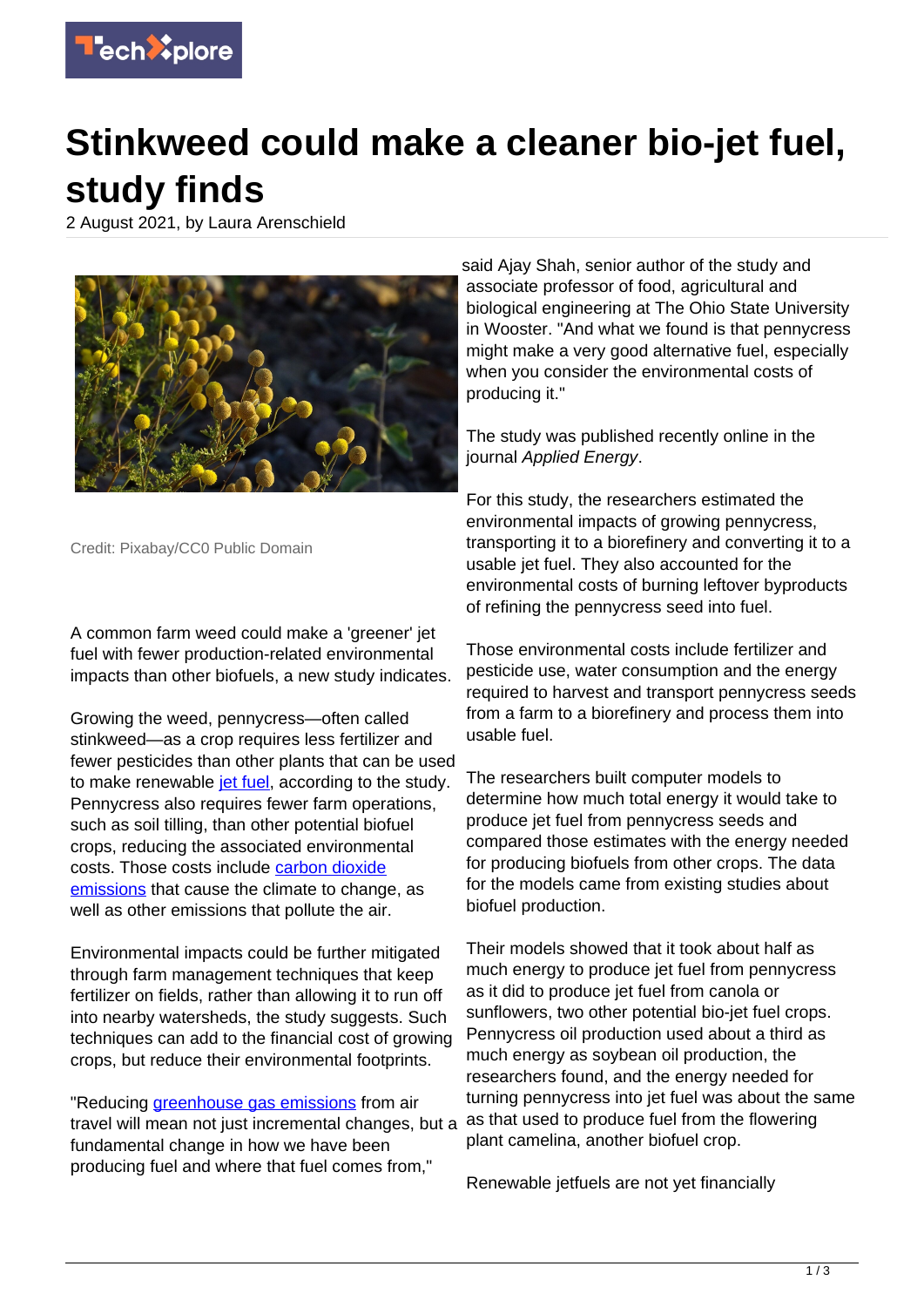

competitive with fossil fuel-based fuels, Shah said. But calculating the environmental impacts of alternative bio-based fuels should help both farmers and policymakers as they try to limit carbon dioxide in the Earth's atmosphere and, hopefully, to slow or stop climate change.

"Pennycress also makes an appealing alternative jet fuel because of its growing season," Shah said. "It is a winter cover crop that can be grown between corn season and soybean season, giving the same body of farmland an extra production cycle each year."

"Pennycress can be planted when corn is still standing in the field, before the corn harvest," he said. "And it can be harvested before the soybean crops are planted. The bottom line is it can be used as a cover crop, it doesn't divert any agricultural production land, and it has suitable properties for renewable jet fuel production."

Greenhouse gas emissions from air travel contribute to climate change, accounting for about 2% of all human-induced carbon-dioxide emissions, according to various groups that study the effects of transportation on climate change.

"Reducing those emissions will almost certainly mean finding cleaner alternatives to jet fuels made from fossil fuels," Shah said. "Studies like this one can help determine the best alternative."

"When it comes to pennycress, production and logistics are the big contributors to both the environmental impacts and the costs, and those are the challenge areas—they have to be streamlined and solved to make it more efficient," he said. "If we could improve those areas, we could make production more energy-efficient and substantially lower the costs and environmental impacts."

 **More information:** Seyed Hashem Mousavi-Avval et al, Life cycle energy and environmental impacts of hydroprocessed renewable jet fuel production from pennycress, Applied Energy (2021). [DOI: 10.1016/j.apenergy.2021.117098](http://dx.doi.org/10.1016/j.apenergy.2021.117098)

Provided by The Ohio State University